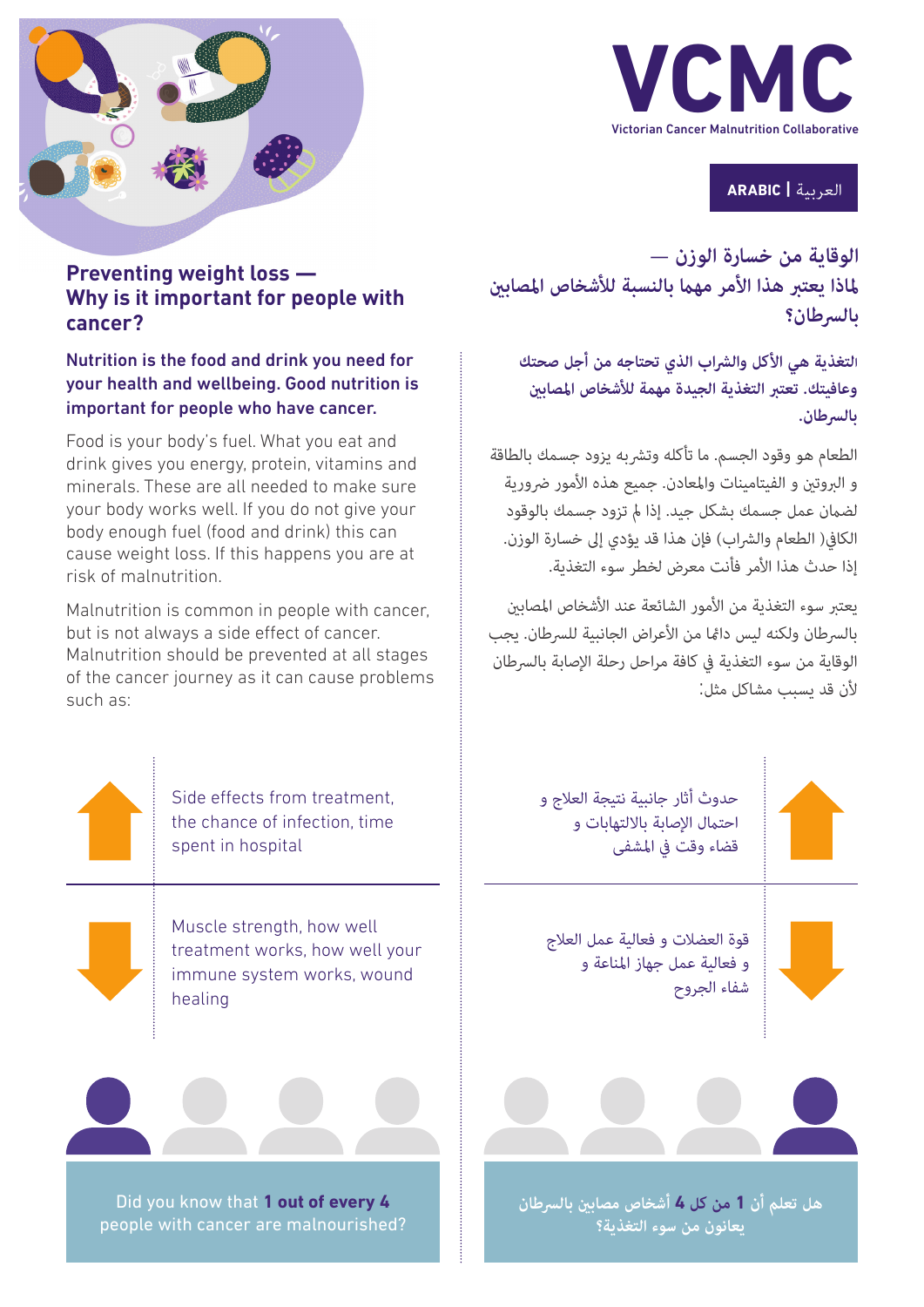#### Malnutrition can happen at any weight, shape or size

It is important to understand malnutrition can happen to anyone. It does not matter what size or shape you are or if you are overweight or underweight. You can still lose muscle, which can make you feel weak and not able to do your everyday tasks.

#### Why are people with cancer at risk of malnutrition?

Many factors can increase the risk of malnutrition, including:

- Cancer and treatment for cancer can:
	- » Cause your body to use more energy and protein (fuel).
	- » Make it more difficult to eat.
- Feeling unwell.
- Stress, worry and feeling tired.

#### Could you have malnutrition?

Sometimes it is hard to tell if you have malnutrition. Some signs include;

- You have lost weight without trying. You need to tighten your belt. Your clothes feel loose.
- You are eating less than usual.

## **ميكن أن يحدث سوء التغذية يف أي وزن أو شكل أو حجم الجسم**

من املهم فهم أن سوء التغذية ميكن أن يصيب أي شخص. ال يهم شكل أو حجم جسمك وال يهم أيضا إذا كنت زائد الوزن أو منخفض الوزن. بالرغم من كل ذلك ميكن أن تفقد العضالت وهذا قد يجعلك تشعر بالضعف و غري قادر عىل مامرسة مهامك اليومية.



#### **ملاذا يتعرض األشخاص املصابون بالرسطان لخطر سوء التغذية؟**

هناك عدة عوامل قد تؤدي إىل زيادة خطر سوء التغذية وهي تتضمن ما يلي:

- يمكن أن يؤدي السرطان وعلاجه إلى ما يلي: » يجعل جسمك يستهلك بروتن وطاقة أكبر( وقود). « صعوبة يف تناول الطعام.
	- الشعور باملرض.
	- الشعور بالضغط والقلق والتعب.

#### **هل من املمكن أنك تعاين من سوء التغذية؟**

أحيانا من الصعب تحديد فيما إذا كنت تعانى من سوء التغذية. بعض العالمات عىل اإلصابة بسوء التغذية هي ما ييل:

- خرست وزنا دون أن تحاول القيام بذلك. تحتاج إىل أن تضيق الحزام الذي تلبسه. تصبح مالبسك واسعة.
	- تأكل كميات طعام أقل من املعتاد.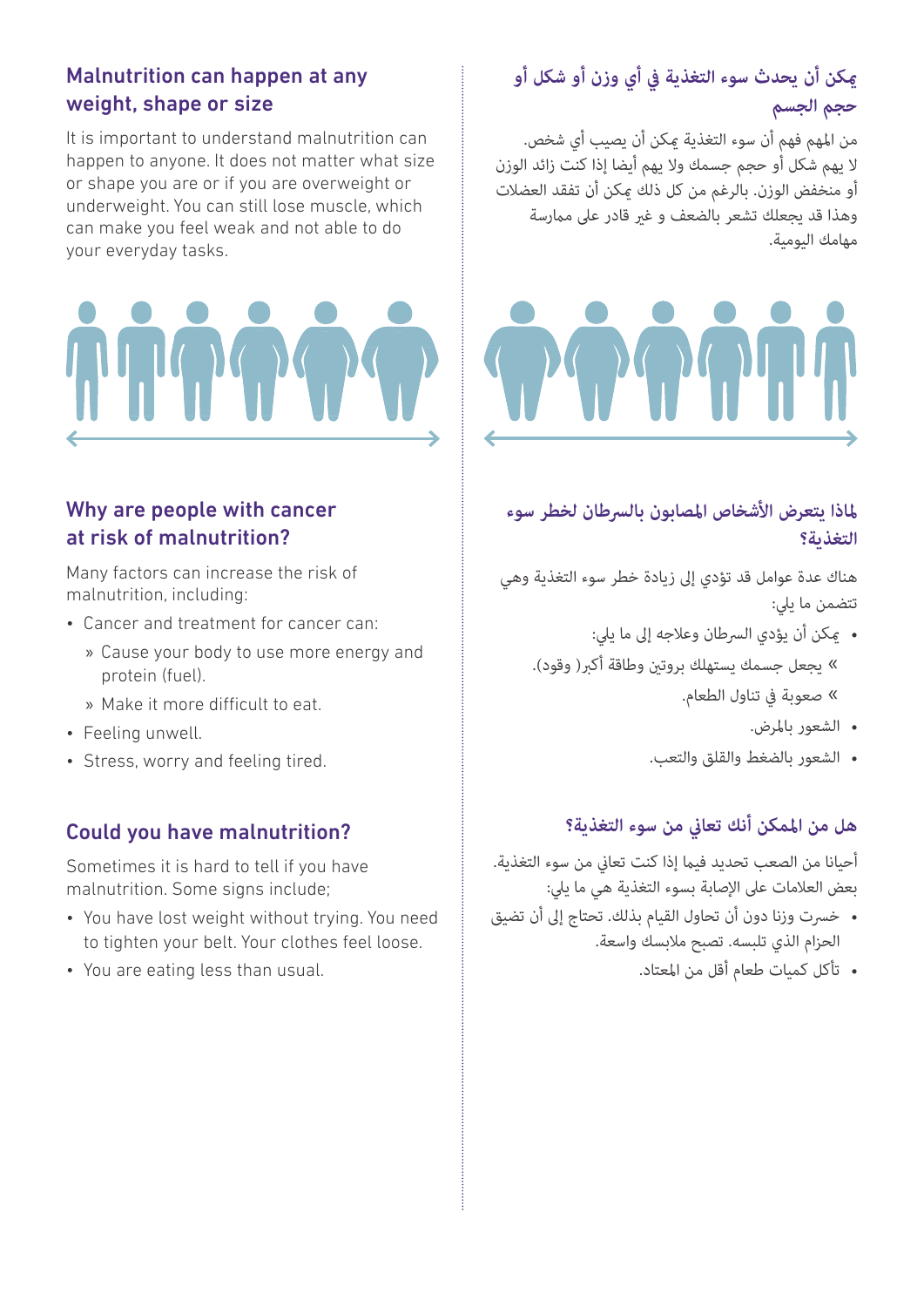#### What can you do to prevent or manage malnutrition?

Protein foods are important to prevent and manage malnutrition. Protein foods help your body to build and repair muscle during treatment and recovery. Eat the protein part of your meal first, and try to snack on protein foods between meals.



## **ما الذي ميكنك فعله لتجنب أو التحكم بسوء التغذية؟**

الأطعمة الغنية بالبروتين ضرورية لمنع أو التحكم بسوء التغذية. إن الأطعمة الغنية بالبروتين تساعد جسمك على بناء و ترميم العضالت أثناء فرتة العالج والشفاء. تناول الجزء الذي يحتوي عىل الربوتني يف بداية تناول وجباتك وحاول أن تتناول وجبات خفيفة تحتوي عىل الربوتني بني الوجبات.

## األطعمة **الغنية بالربوتني** تتضمن ما ييل:



**اللحم** )لحم البقر و الخروف والكنغر والعجل)



**الدواجن**( الدجاج والديك الرومي والبط)

**السمك واألطعمة البحرية** )األسامك والروبيان وسرطان البحر)

**البيض**



**مشتقات األلبان** )الحليب كامل الدسم والجنب و الزبادي والكاسرتد والبوظة و مخفوق الحليب و عصائر الفواكه و منتجات فول الصويا)

*مالحظة: املكرسات و الشوفان وحليب األرز عادة تكون منخفضة الربوينت.*



**املكرسات والبذور** ) املكرسات والبذور الكاملة وزبدة الفول السوداني)

**البقوليات**) العدس والفاصولياء والفول املطبوخ والحمص(

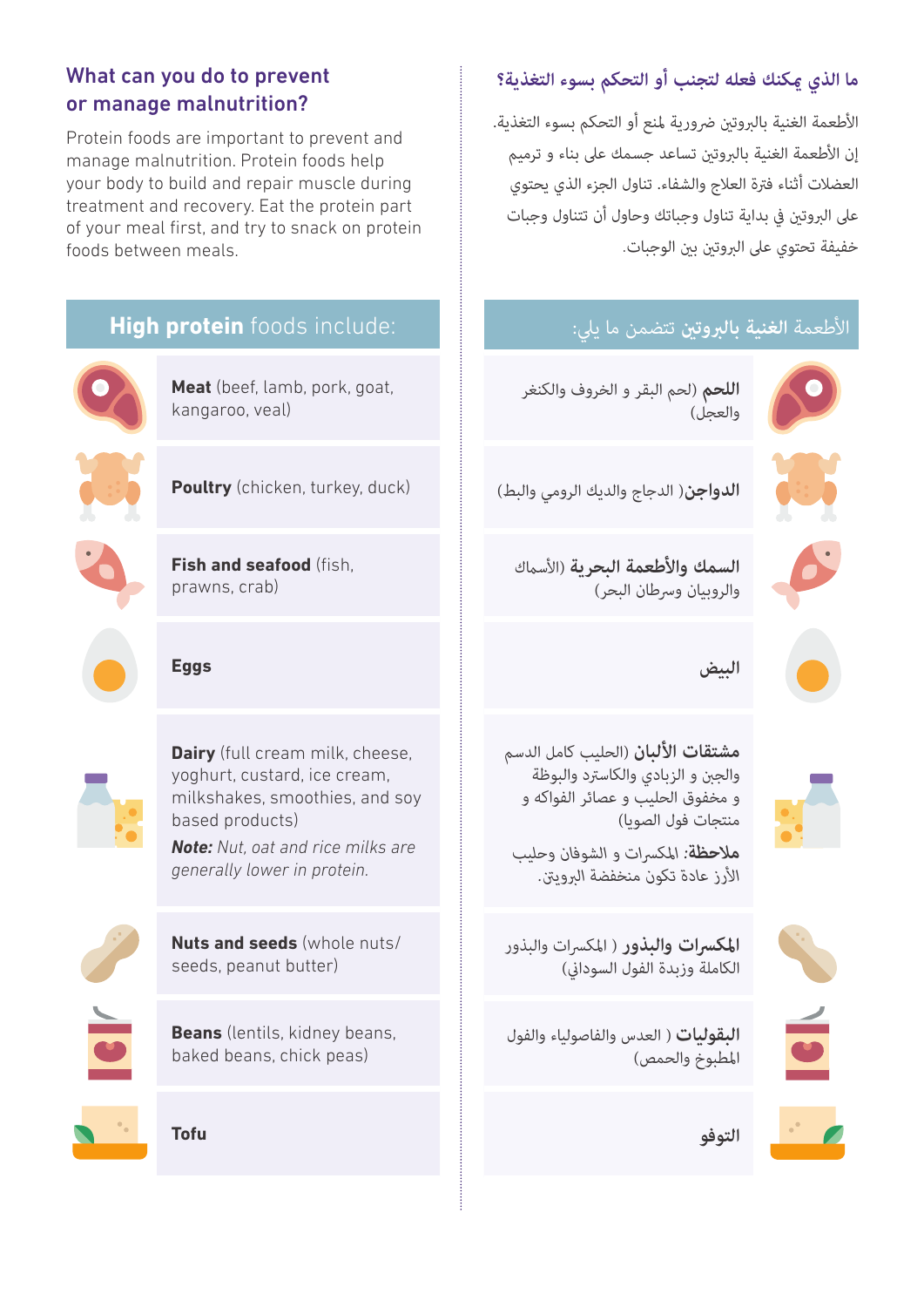#### Have you lost weight without trying?

If your weight has reduced you might need more **energy** to fuel your body. Add **high energy foods** to your meals and snacks, such as;

- Full cream dairy products including butter and cream.
- Fats and oils including vegetable oil, margarine, mayonnaise, avocado, peanut butter.

#### What else can you do to prevent or manage malnutrition?

- Eat small meals and snacks every few hours.
- Eat more when you feel most hungry.
- Take note of how much you eat and drink, and of any change to your weight.
- Stay active to help build and repair your muscles.
- If you are taking any nutrition, vitamin or herbal supplements, tell your doctor or nurse. This is important because they can affect how your medications and treatments work.

## What is a dietitian?

A dietitian is a specialist in food and nutrition. Every person has different nutrition needs and a dietitian can help you to meet your own nutrition needs to prevent and manage malnutrition.

If you think you might have malnutrition, you should see a Dietitian.

#### How can you find a dietitian?

- **• If you are currently having treatment for cancer,** you can ask your doctor or nurse to refer you to a dietitian in your hospital, or health service.
- **• If you are** *not* **currently having treatment**, you can find a dietitian at your local health service, or in your community. You could also ask your doctor to refer you.

# **هل خرست وزنا دون أن تحاول القيام بذلك؟**

إذا نقص وزنك، رمبا تكون يف حاجة إىل املزيد من **الطاقة** ليك تزود جسمك بالوقود. قم بإضافة **أطعمة غنية بالطاقة** إىل وجباتك ووجباتك الخفيفة مثل:

- منتجات األلبان كاملة الدسم مثل الزبدة والقشطة.
- الدسم والزيوت مبا فيها الزيوت النباتية والسمن وامليونيز والافوكادو وزبدة الفول السوداني.

## **ما األشياء األخرى التي ميكن عملها لتجنب سوء التغذية أو التحكم به؟**

- تناول وجبات صغرية ووجبات خفيفة كل بضع ساعات.
- تناول كمية أكرب من الطعام عندما تكون شديد الجوع.
- قم بتسجيل ملاحظات حول كميات الطعام والشراب التي تستهلكها وأبة تغيرات في وزنك.
- حافظ عىل نشاطك ليك تساعد يف يف بناء وترميم العضالت.
- قم بإخبار طبيبك أو املمرضة إذا كنت تتناول أية مكمالت غذائية أو فيتامينات أو أعشاب. يعتبر هذا الأمر مهما لأن هذه المواد قد تؤثر على عمل الأدوية والعلاج لذي تتلقاه.

## **من هو خبري أنظمة التغذية؟**

خبري أنظمة التغذية هو اختصايص يف الطعام و التغذية. كل شخص لديه احتياجات تغذية مختلفة وخبير أنظمة التغذية ميكن أن يساعدك عىل تلبية احتياجات التغذية لديك وذلك للوقاية من سوء التغذية والتحكم به.

إذا كنت تعتقد أنك مصاب بسوء التغذية يجب أن تقوم بزيارة خبر أنظمة التغذية.

## **كيف ميكنك الحصول عىل خبري أنظمة التغذية؟**

- **إذا كنت تتلقى عالج من الرسطان حاليا،** ميكنك أن تطلب من طبيبك أو الممرضة أن يقوموا بإحالتك إلى خبير أنظمة التغذية يف املشفى أو مركز الخدمة الصحية.
	- **إذا مل تكن تتلقى العالج حاليا،** ميكنك الحصول عىل خبري أنظمة التغذية يف مركز الخدمة الصحية يف منطقتك أو يف جاليتك. مكنك أن تطلب من طبيبك أو الممرضة لكي يقوموا بإحالتك.